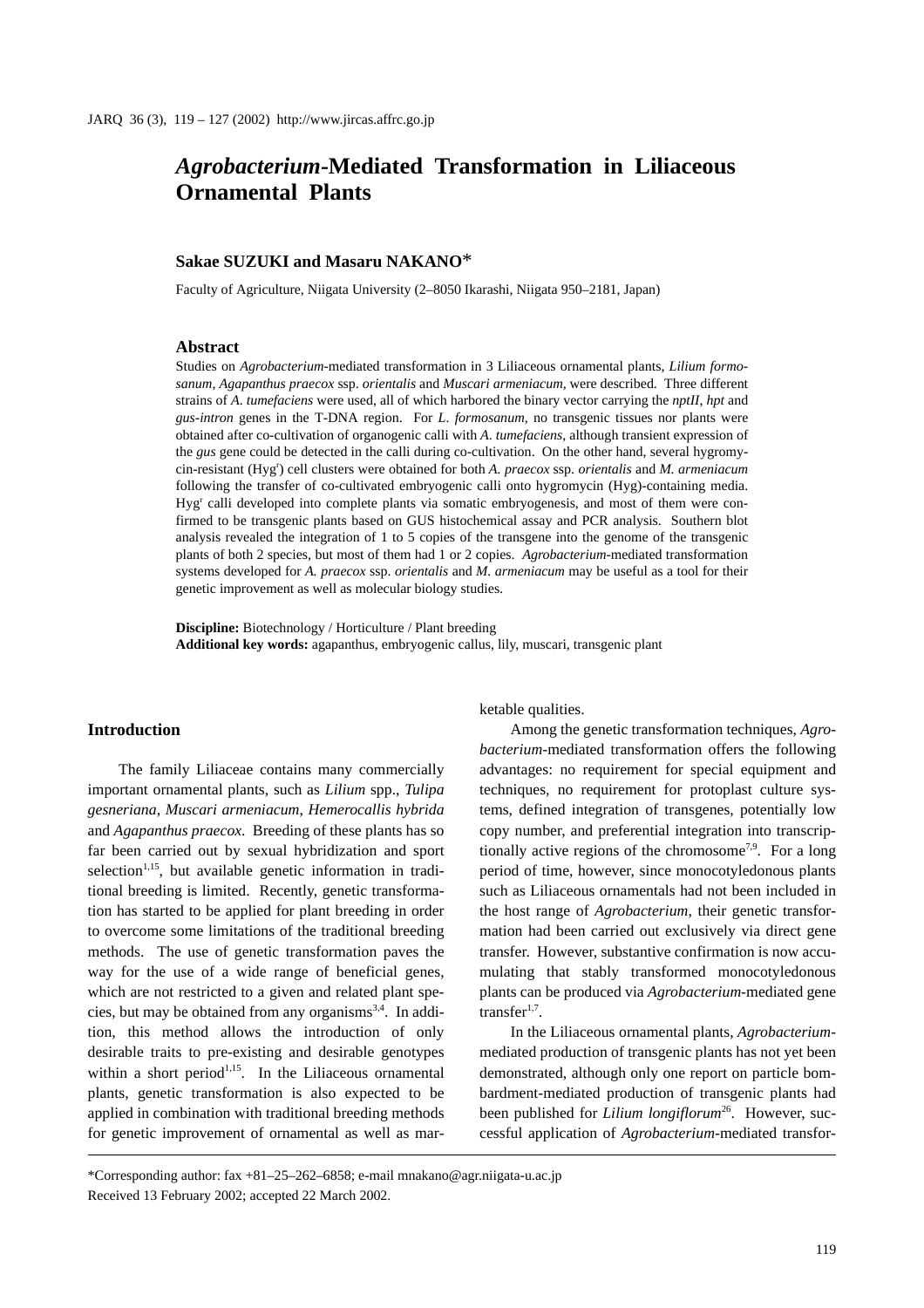mation has recently been reported for some Liliaceous vegetable plants including *Asparagus officinalis*<sup>8</sup> , *Allium* sativum<sup>10</sup> and *Allium cepa*<sup>5</sup>, indicating that *Agrobacterium*-mediated transformation may be applicable to Liliaceous ornamental plants. Therefore, we examined the development of an efficient and reproducible system for producing transgenic plants via *Agrobacterium*-mediated transformation in several Liliaceous ornamentals.

# **Plant materials and** *Agrobacterium tumefaciens* **strains**

Three Liliaceous ornamental plants, *Lilium formosanum* Wallace, *Agapanthus praecox* ssp. *orientalis* (Leighton) Leighton 'Royal Purple Select' and *Muscari armeniacum* Leichtl. ex Bak. 'Blue Pearl' were used. For all 3 species, we used regenerable calli as a target material for *Agrobacterium*-mediated transformation. Bulb scale-derived organogenic calli of *L. formosanum*<sup>16</sup> and leaf-derived embryogenic calli of *A*. *praecox* ssp. *orientalis*21 were maintained on callus proliferation media containing 1 mg  $L^{-1}$  picloram (PIC), and leaf-derived embryogenic calli of *M. armeniacum*<sup>19</sup> were maintained on a callus proliferation medium containing 10 mg  $L^{-1}$   $\alpha$ naphthaleneacetic acid (NAA). These calli regenerated numerous plantlets via shoot organogenesis (for *L*. *formosanum*) or somatic embryogenesis (for *A*. *praecox* ssp. *orientalis* and *M*. *armeniacum*) upon transfer to regeneration media lacking plant growth regulators (PGRs). All the callus proliferation and regeneration media used were based on  $MS$  medium<sup>12</sup> and were solidified with gellan gum.

Three strains of *A*. *tumefaciens*, EHA101/ pIG121Hm, LBA4404/pIG121Hm and LBA4404/ pTOK233 were used in this study. All the strains harbored the binary vector carrying the genes for kanamycin resistance (*nptII*), hygromycin resistance (*hpt*) and β-glucuronidase (*gus-intron*) in the T-DNA region. Prior to co-cultivation, each bacterial strain was inoculated into liquid YEP medium containing appropriate antibiotics and incubated for more than 24 h with reciprocal shaking. Bacterial cells were collected by centrifugation and resuspended to a final  $OD_{600}$  of 0.2 into liquid inoculation media.

# **Co-cultivation and transient expression of the** *gus* **gene in** *Lilium formosanum***<sup>22</sup>**

*Agrobacterium* cells were resuspended into MSbased, liquid inoculation media with or without 10, 20, 50, 100 or 200 mg  $L^{-1}$  of acetosyringone (AS). Organogenic calli of *L*. *formosanum* were immersed into the inoculation medium containing bacterial cells for 1, 5, 30 or 60 min, and blotted on sterile filter papers. The calli were then transferred and incubated onto MS-based, cocultivation medium containing 20 mg  $L^{-1}$  AS and solidified with gellan gum.

Histochemical assay for  $β$ -glucuronidase (GUS) was carried out every day for 5 days after the initiation of cocultivation, but cells displaying the *gus* gene expression were never observed on the calli from any inoculation and co-cultivation treatments. However, when the cocultivation period was extended to 15 to 30 days, some of the calli showed several blue spots, which may have resulted from transient or stable expression of the *gus* gene (Fig. 1A). Such blue spots were observed on the calli co-cultivated with *A. tumefaciens* strains EHA101/ pIG121Hm or LBA4404/pTOK233 in the presence of 20 mg  $L^{-1}$  or more of AS; in these treatments, 1 to 8 spots were generally observed per 0.1 g fresh weight (FW) of calli. Although no overgrowth of *Agrobacterium* was observed even 30 days after co-cultivation, the calli frequently became brown with the increase of the duration of co-cultivation. However, blue spots were also detected in the calli which showed partial browning (Fig. 1B). There was no apparent relationship between the number and size of the blue spots and various inoculation and cocultivation treatments.

For selecting transformed tissues, the calli co-cultivated for 15 to 30 days were transferred and successively subcultured onto the callus proliferation medium containing 50 mg  $L^{-1}$  Hyg and 500 mg  $L^{-1}$  carbenicillin. However, the surviving calli failed to exhibit the *gus* gene expression 4 weeks after transfer. In addition, all of the calli became brown and died by 6 weeks after transfer, presumably due to minimal or the absence of integration of T-DNA into the *L. formosanum* genome.

# **Regeneration of transgenic plants in** *Agapanthus praecox* **ssp***. orientalis***<sup>23</sup>**

*Agrobacterium* cells were resuspended into MSbased, liquid inoculation media containing  $1 \text{ mg } L^{-1}$  PIC with or without 20 mg  $L^{-1}$  AS. Embryogenic calli of A. *praecox* ssp*. orientalis* (Fig. 2A) were immersed into the inoculation medium containing bacterial cells for 1 min and blotted on sterile filter papers. They were then transferred and incubated onto the co-cultivation medium which was the same as the inoculation medium but was solidified with gellan gum.

The calli were subjected to the GUS assay every day for 10 days after the initiation of co-cultivation. In the absence of AS, no blue spots were detected in the calli throughout the 10-day co-cultivation period regardless of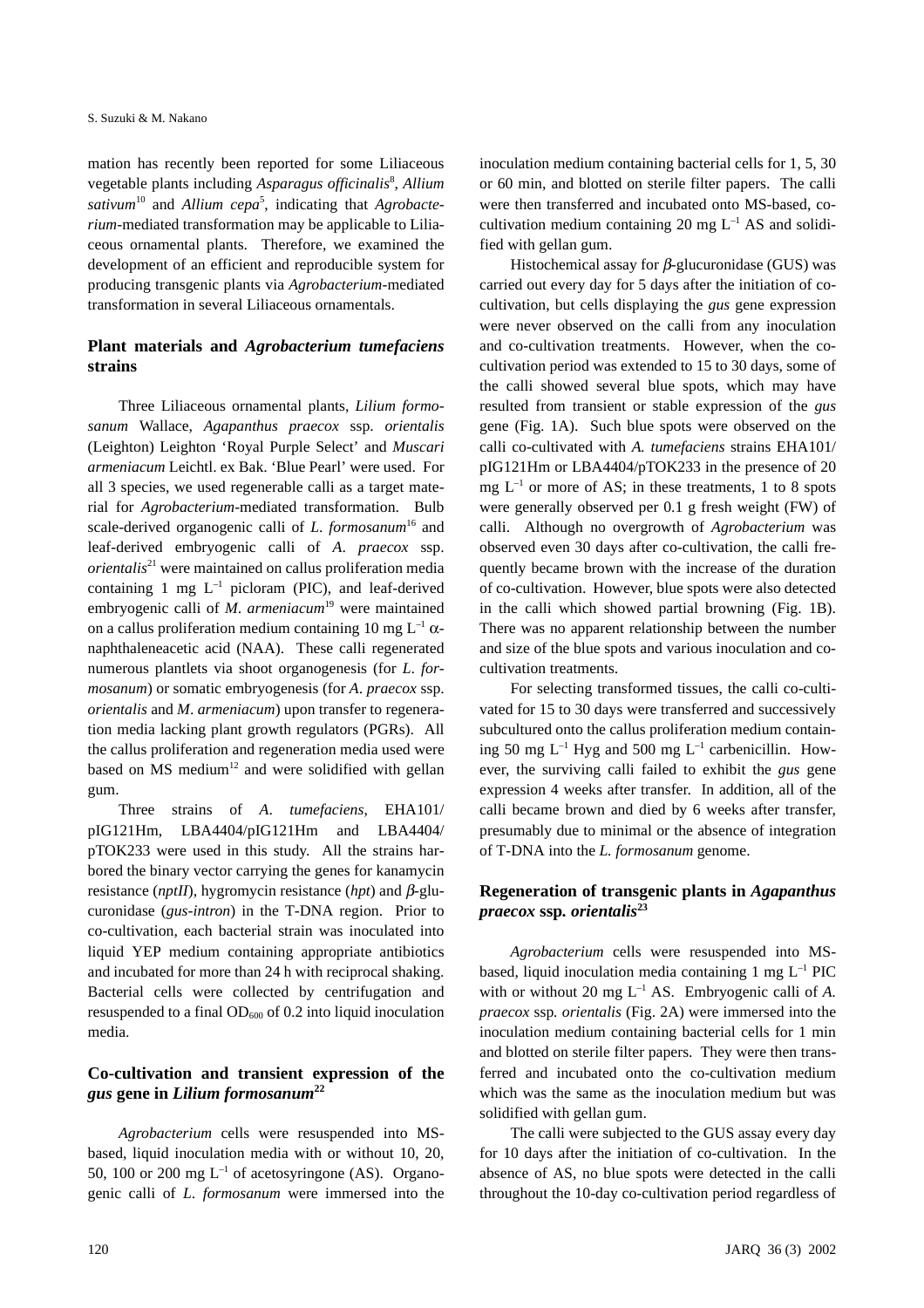#### *Agrobacterium*-Mediated Transformation in Liliaceous Ornamental Plants





#### **Fig. 1.** *Lilium formosanum* **calli showing transient expression of the** *gus* **gene (arrow heads) following co-cultivation with**  *Agrobacterium tumefaciens* **strain EHA101/pIG121Hm**

A: Callus clump which was immersed into the bacterial suspension containing 20 mg  $L^{-1}$  AS for 5 min and co-cultivated for 27 days. Bar = 1 mm. B: Callus clump with partial browning (arrow) which was immersed into the bacterial suspension containing 200 mg  $L^{-1}$  AS for 60 min and co-cultivated for 30 days. Bar = 0.5 mm.



## **Fig. 2. Production of transgenic plants of** *Agapanthus praecox* **ssp.** *orientalis* **via** *Agrobacterium***-mediated transformation of embryogenic calli**

A: Embryogenic calli used for cocultivation with *A. tumefaciens*. Bar = 2 mm. B: Embryogenic callus clump showing transient expression of the *gus* gene after 7 days of cocultivation with *A. tumefaciens* strain EHA101/pIG121Hm in the presence of AS. Bar  $= 2$  mm. C: Hygromycin-resistant (Hyg') cell clusters (arrow heads) developing on the selection medium containing 50 mg  $L^{-1}$  hygromycin. Bar = 20 mm. D: Hyg<sup>r</sup> callus clump showing stable expression of the *gus* gene. Bar = 2 mm. E: Numerous somatic embryos developed from Hyg<sup>r</sup> calli on a PGR-free medium containing 50 mg  $L^{-1}$  hygromycin. Bar = 2 mm. F: Somatic embryo showing stable expression of the *gus* gene. c, cotyledon; r, radicle. Bar = 2 mm. G: Plantlet regenerated from Hyg<sup>r</sup> calli.  $Bar = 10$  mm. H and I: GUS histochemical assay of leaf (H) and root (I) segments of transgenic (lower) and non-transformed, control (upper) plantlets. Bar = 2 mm. J: Transgenic plant established in the greenhouse. Bar =  $50$  mm.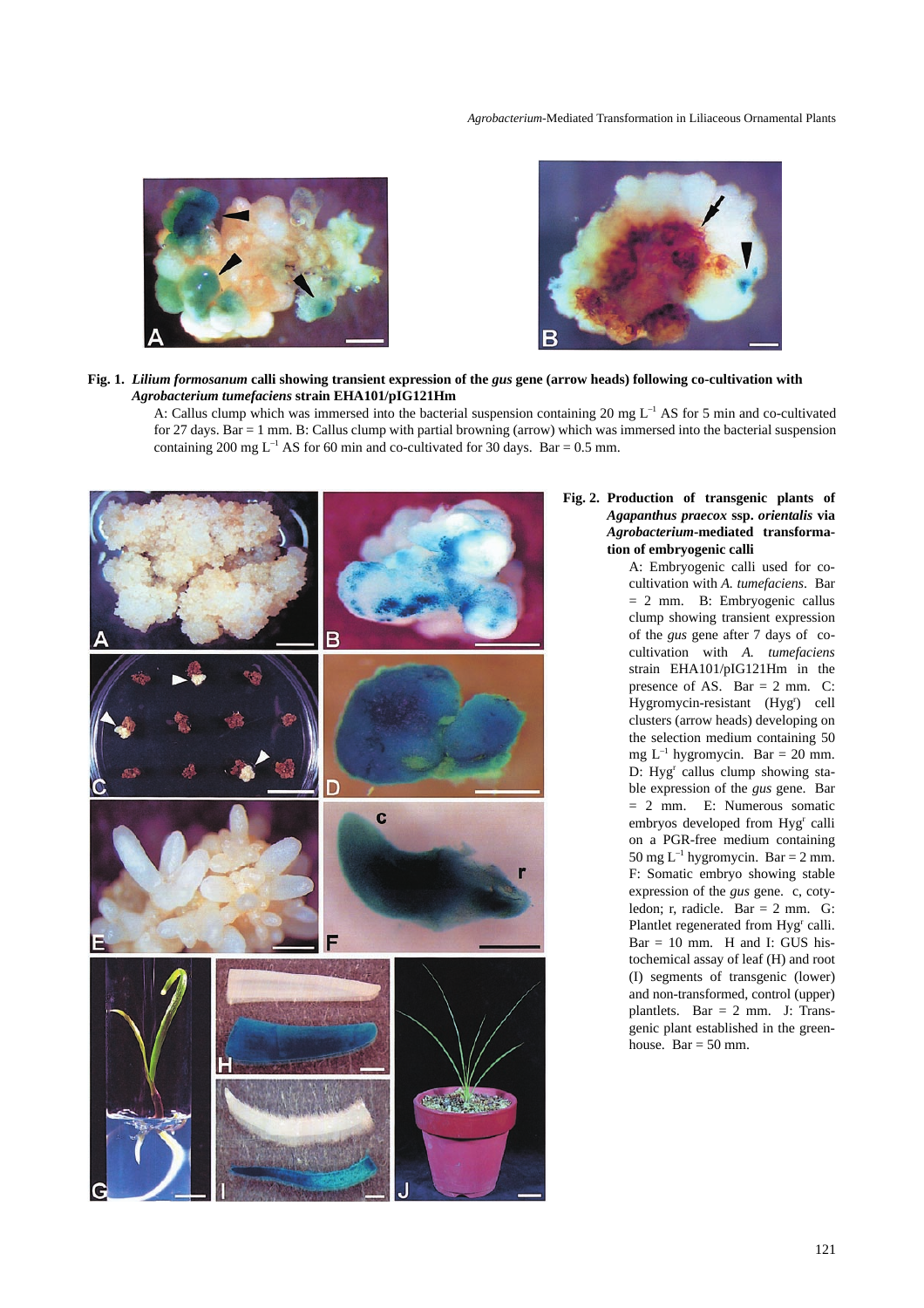| A. tumefaciens<br>strains | $AS^{\rm b}$ | No. of $Hvgr$<br>callus lines<br>(A) | No. of $Hyg^r$<br>and GUS <sup>+</sup><br>callus lines<br>(B) | No. of $Hyg^r$<br>and $GUS^+$<br>callus lines<br>forming<br>plantlets $(C)$ | No. of $Hvgr$<br>and $GUS^+$<br>callus lines<br>forming<br>$GUS^+$<br>plantlets $(D)$ | No. of<br>transformed<br>callus lines<br>confirmed by<br>PCR(E) <sup>c</sup> | Frequency $(\%)$ |          |          |          |
|---------------------------|--------------|--------------------------------------|---------------------------------------------------------------|-----------------------------------------------------------------------------|---------------------------------------------------------------------------------------|------------------------------------------------------------------------------|------------------|----------|----------|----------|
|                           |              |                                      |                                                               |                                                                             |                                                                                       |                                                                              | B/A              | C/A      | D/A      | E/A      |
| EHA101/pIG121Hm           |              | $\Omega$                             | $\theta$                                                      | $\Omega$                                                                    | $\Omega$                                                                              | $\Omega$                                                                     | $\Omega$         | $\Omega$ | $\Omega$ | $\Omega$ |
|                           | $^{+}$       | 2                                    | 2                                                             | 2                                                                           | 2                                                                                     | 2                                                                            | 100              | 100      | 100      | 100      |
| LBA4404/pIG121Hm          |              | $\Omega$                             | 0                                                             | $\Omega$                                                                    | $\Omega$                                                                              | $\Omega$                                                                     | $\Omega$         | $\Omega$ | $\Omega$ | $\Omega$ |
|                           | $^{+}$       | $\Omega$                             | $\Omega$                                                      | $\Omega$                                                                    | $\Omega$                                                                              | $\Omega$                                                                     | $\Omega$         | $\theta$ | $\Omega$ | $\Omega$ |
| LBA4404/pTOK233           |              | $\Omega$                             | $\theta$                                                      | $\Omega$                                                                    | $\Omega$                                                                              | $\Omega$                                                                     | $\Omega$         | $\theta$ | $\Omega$ | $\Omega$ |
|                           | $^{+}$       | 18                                   | 17                                                            | 14                                                                          | 14                                                                                    | 15                                                                           | 94.4             | 77.8     | 77.8     | 83.3     |

a): In total, 3g FW of embryogenic calli were used for co-cultivation with each *Agrobacterium* strain for 7 days.

b): – and + denote the absence and presence of 20 mg  $L^{-1}$  AS in the bacterial suspension and co-cultivation medium, respectively. c): PCR analysis for the *gus* and *hpt* genes.

the kind of *Agrobacterium* strain. On the other hand, in the presence of AS, blue spots started to appear 3 days after the onset of co-cultivation for all the *Agrobacterium* strains (Fig. 2B). The number of blue spots gradually increased until 7 to 8 days after co-cultivation, when up to 20, 50 and 60 spots per 0.1 g FW of calli were obtained for the *A*. *tumefaciens* strains LBA4404/ pIG121Hm, EHA101/pIG121Hm and LBA4404/ pTOK233, respectively. *A*. *tumefaciens* strain LBA4404/ pTOK233 always showed higher numbers of blue spots than the other 2 strains throughout the 10-day co-cultivation period.

After 3, 7 or 10 days of co-cultivation, the calli were transferred and successively subcultured onto the callus proliferation medium containing 50 mg  $L^{-1}$  Hyg and 500 mg  $L^{-1}$  cefotaxime for selecting transformed tissues<sup>21</sup>. In the absence of AS, all of the co-cultivated calli died on the selection medium regardless of the kind of *Agrobacterium* strain and duration of the co-cultivation period. On the other hand, in the presence of AS, most of the cocultivated calli also turned brown within 4 to 5 weeks on the selection medium, but creamy-white cell clusters started to develop thereafter (Fig. 2C, Table 1). Such Hyg<sup>r</sup> calli were obtained only from embryogenic calli cocultivated for 7 days in the presence of AS for both *Agrobacterium* strains EHA101/pIG121Hm and LBA4404/ pTOK233. Almost all of the Hyg<sup>r</sup> callus lines showed a stable expression of the *gus* gene (GUS-positive, GUS<sup>+</sup>) (Fig. 2D).

All of the Hyg<sup>r</sup> callus lines were then transferred to the regeneration medium containing 50 mg  $L^{-1}$  Hyg and  $500 \text{ mg } L^{-1}$  cefotaxime, on which several lines devel-

**Table 2. Distribution of the copy number of the transgene in transgenic plants of** *Agapanthus praecox* **ssp.** *orientalis***a) and**  *Muscari armeniacum***b) as shown by Southern blot analysis with** *hpt* **probe**

| Species                 | Copy No. | No. of transgenic lines (%) |                  |                 |          |  |  |  |
|-------------------------|----------|-----------------------------|------------------|-----------------|----------|--|--|--|
|                         |          | EHA101/pIG121Hm             | LBA4404/pIG121Hm | LBA4404/pTOK233 | Total    |  |  |  |
| Agapanthus praecox ssp. |          | 2(100)                      |                  | 3(60.0)         | 5(71.4)  |  |  |  |
| orientalis              | ↑        | $\mathbf{0}$                |                  | 2(40.0)         | 2(28.6)  |  |  |  |
| Muscari armeniacum      |          | 10(47.6)                    | 4(50.0)          | 8(40.0)         | 22(44.9) |  |  |  |
|                         | 2        | 9(42.8)                     | 3(37.5)          | 8(40.0)         | 20(40.9) |  |  |  |
|                         | 3        | $\Omega$                    | 1(12.5)          | 2(10.0)         | 3(6.2)   |  |  |  |
|                         | 4        | 1(4.8)                      | $\overline{0}$   | 1(5.0)          | 2(4.0)   |  |  |  |
|                         |          | 1(4.8)                      | $\overline{0}$   | 1(5.0)          | 2(4.0)   |  |  |  |

a): Analysis of the copy number was performed on 2 and 5 Hyg<sup>r</sup> callus lines, which were derived from co-cultivation with *A. tumefaciens* strains EHA101/pIG121Hm and LBA4404/pTOK233, respectively.

b): Analysis of the copy number was performed on 21, 8 and 20 Hyg<sup>r</sup> callus lines, which were derived from co-cultivation with *A*. *tumefaciens* strains EHA101/pIG121Hm, LBA4404/pIG121Hm and LBA4404/pTOK233, respectively.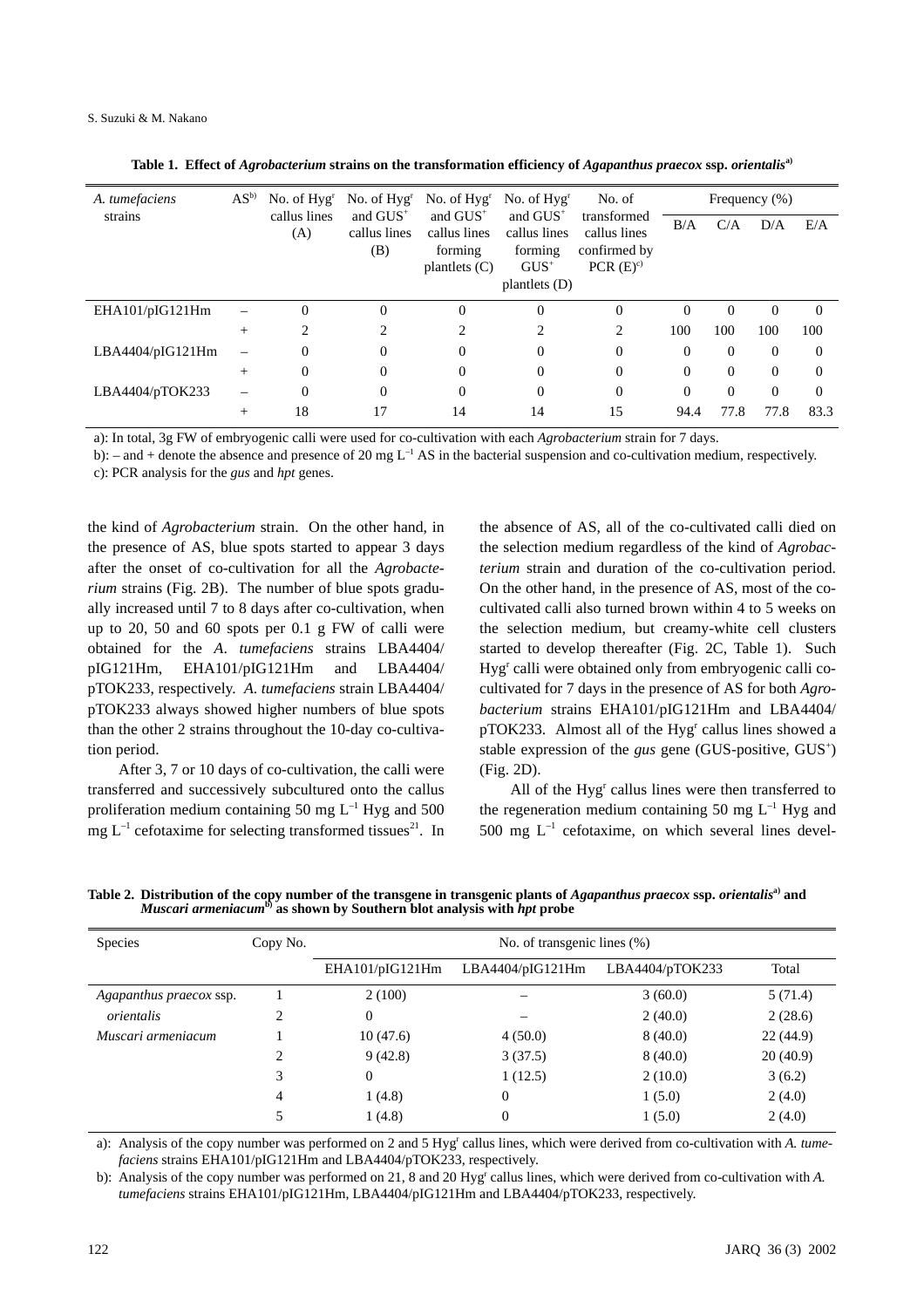oped numerous somatic embryos (Fig. 2E). One Hygr callus line lacking a stable *gus* gene expression (GUSnegative, GUS –) obtained with the *A. tumefaciens* strain LBA4404/pTOK233 (Table 1) also produced somatic embryos. All of the somatic embryos developed from the Hyg<sup>r</sup> -GUS<sup>+</sup> callus lines showed a stable *gus* gene expression (Fig. 2F), whereas those from the Hyg<sup>r</sup>-GUS callus line failed to show the *gus* gene expression (Table 1). More than 90% of the Hyg<sup>r</sup> embryos developed into plantlets (Fig. 2G). The plantlets from all of the Hyg<sup>r</sup>-GUS+ callus lines showed a stable expression of the *gus* gene in leaves and roots (Fig. 2H, I), whereas stable expression could not be detected in those from the Hyg<sup>r</sup>-GUS line.

PCR analyses for the *gus* and *hpt* genes allowed the



detection of both genes in plantlets from all of the Hygr callus lines, although no expression of the *gus* gene had been detected in one line. Southern blot analysis using the *hpt* gene probe was carried out on the plantlets from 7 Hyg<sup>r</sup> callus lines: 2 lines transformed with the *A*. *tumefaciens* strain EHA101/pIG121Hm contained a single copy of the transgene, and 5 lines transformed with the *A*. *tumefaciens* strain LBA4404/pTOK233 contained a single copy (3/5) or two copies (2/5) of the transgene (Table 2).

The plantlets from all of the Hyg<sup>r</sup> callus lines were successfully acclimatized and transferred to the greenhouse (Fig. 2J). At least at early stages of growth, all of them exhibited a normal phenotype in terms of leaf shape and growth habit.

### **Fig. 3. Production of transgenic plants of** *Muscari armeniacum* **via** *Agrobacterium***-mediated transformation of embryogenic calli**

A: Embryogenic calli used for cocultivation with *A. tumefaciens*. Bar = 2 mm. B: Embryogenic cell cluster showing transient expression of the *gus* gene after 3 days of co-cultivation with *A. tumefaciens* strain EHA101/pIG121Hm in the presence of 0.1% Tween20 and AS. Bar  $= 2$  mm. C: Hyg<sup>r</sup> cell clusters (arrow heads) developed on the selection medium. Bar =  $5$  mm. D: Hyg<sup>r</sup> cell cluster showing *gus* gene expression. Bar = 2 mm. E: Somatic embryos developed from a Hyg<sup>r</sup> callus line. Bar = 2 mm. F: Somatic embryos showing *gus* gene expression. Bar = 2 mm. G: Plantlet regenerated from a Hyg<sup>r</sup> callus line. Bar = 10 mm. H and I: GUS histochemical assay of leaf (H) and root (I) segments of transgenic (lower) and the non-transformed, control (upper) plantlets.  $Bar = 2$  mm. J: Transgenic plant established in the greenhouse. Bar = 50 mm.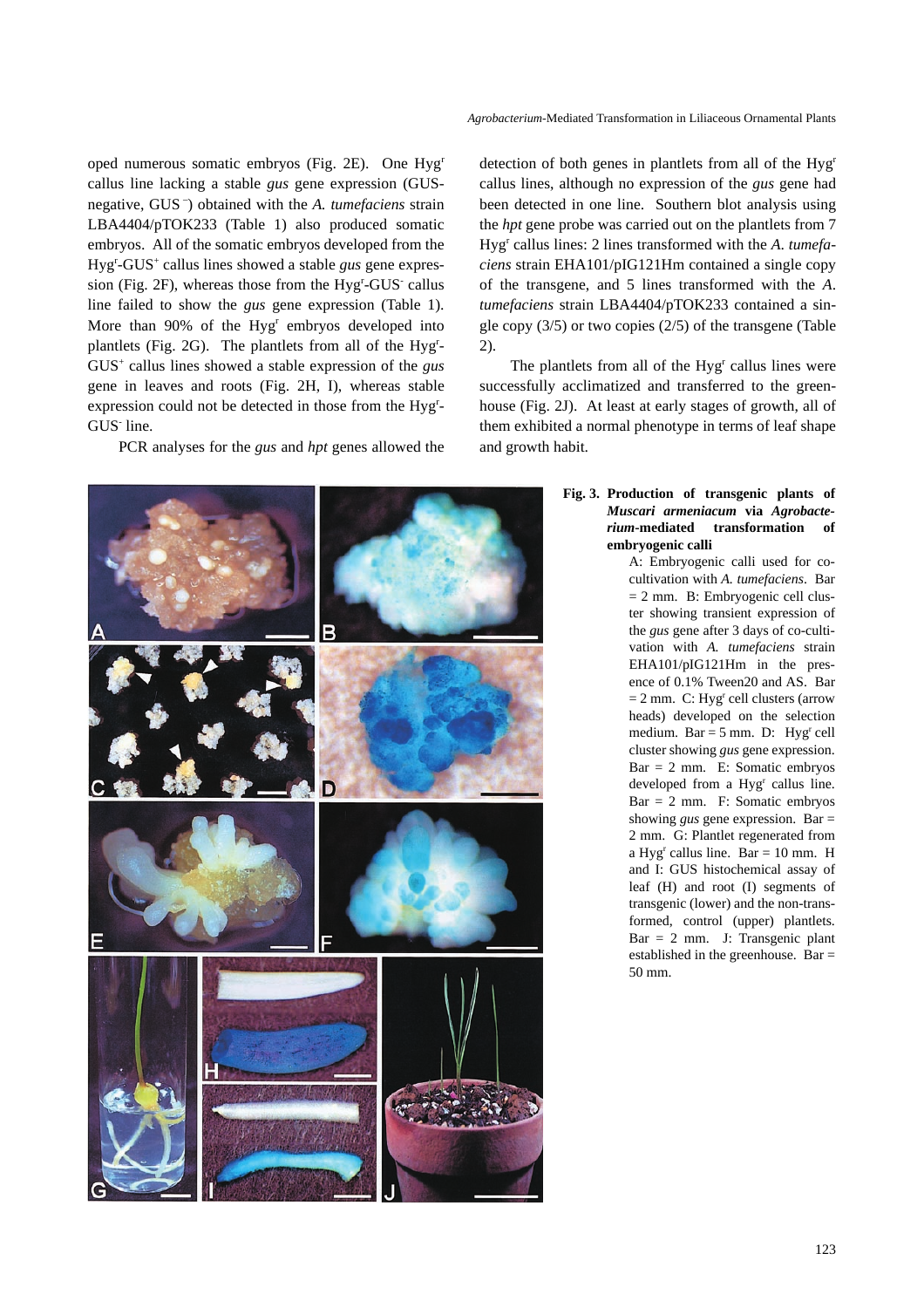# **Regeneration of transgenic plants in** *Muscari armeniacum***<sup>18</sup>**

*Agrobacterium* cells were resuspended into MSbased, liquid inoculation media with or without 20 mg  $L^{-1}$ AS. In some of the experiments, 0.01, 0.1 or 1% of a surfactant, Tween20 was added to the inoculation medium. The inoculation medium containing bacterial cells was gently dropped onto the embryogenic calli of *M*. *armeniacum* on sterile filter papers. The calli were then transferred onto the callus proliferation media with or without  $20 \text{ mg } L^{-1}$  AS and co-cultivated for 3 days (Fig. 3A).

After the co-cultivation, the calli were subjected to the GUS assay. For all of the 3 *A*. *tumefaciens* strains, the addition of AS to both inoculation and co-cultivation media increased the efficiency of transient expression of the *gus* gene; especially, more than 4-fold higher numbers of blue spots (60 spots per 0.1 g FW of calli) were observed in the presence of AS for the *A*. *tumefaciens* strains EHA101/pIG121Hm and LBA4404/pTOK233 compared with the absence of AS. In the presence of AS, *A*. *tumefaciens* strain EHA101/pIG121Hm gave the highest number of blue spots (Fig. 3B). The presence of Tween20 in the inoculation medium increased the number of blue spots at all of the concentrations tested, among which 0.1% Tween20 gave the highest number of blue spots, more than 2-fold higher than the control without Tween20.

The calli co-cultivated for 3 days were cultured on the callus proliferation medium containing 500 mg  $L^{-1}$ cefotaxime. Seven days later, they were transferred and successively subcultured onto the same medium but with 75 mg  $L^{-1}$  Hyg for selecting transformed tissues<sup>20</sup>. Four to 5 weeks following the initiation of selection, Hyg<sup>r</sup> cell clusters started to develop among the embryogenic calli that had undergone browning (Fig. 3C). Production of such Hyg<sup>r</sup> embryogenic calli was affected by the kind of *Agrobacterium* strain and AS treatment (Table 3). Although some Hyg<sup>r</sup> calli were obtained even in the absence of AS for the 3 *Agrobacterium* strains, the number of Hyg<sup>r</sup> callus lines markedly increased by the addition of AS. In the presence of AS, *A*. *tumefaciens* strain EHA101/pIG121Hm produced the highest number of Hyg<sup>r</sup> callus lines. More than 87% of the Hyg<sup>r</sup> callus lines were GUS<sup>+</sup> regardless of the kind of *Agrobacterium* strain and the addition of AS (Fig. 3D).

After transfer to the regeneration medium containing 25 mg  $L^{-1}$  Hyg and 500 mg  $L^{-1}$  cefotaxime, almost all of the Hyg<sup>r</sup> callus lines developed numerous somatic embryos (Fig. 3E), whereas some lines failed to produce embryos (Table 3). All of the somatic embryos developed from the Hyg<sup>r</sup>-GUS<sup>+</sup> callus lines also exhibited the *gus* gene expression (Fig. 3F). More than 85% of the Hyg<sup>r</sup> embryos developed into plantlets (Fig. 3G). The plantlets obtained from all of the Hyg<sup>r</sup>-GUS<sup>+</sup> callus lines exhibited the *gus* gene expression in both leaves and roots (Fig. 3H, I), whereas no *gus* gene expression could be detected in those from the Hyg<sup>r</sup>-GUS<sup>-</sup> lines.

Both *gus* and *hpt* genes were detected by PCR analysis in plantlets from all of the Hyg<sup>r</sup> callus lines, although no expression of the *gus* gene had been detected in 4 lines. Southern blot analysis using the *hpt* gene probe was carried out on the plantlets from 49 Hyg<sup>r</sup> callus lines (Fig. 4) : a single copy of the transgene was carried by 45% of the plants (22/49), and the percentages of

| A. tumefaciens<br>strains | AS <sup>b</sup>          | No. of $Hvgr$<br>callus lines<br>(A) | No. of $Hvgr$<br>and $GUS^+$<br>callus lines | No. of $Hvgr$<br>and $GUS^+$<br>callus lines | No. of $Hvgr$<br>and $GUS^+$<br>callus lines | No. of<br>transformed<br>callus lines | Frequency $(\%)$ |      |      |      |
|---------------------------|--------------------------|--------------------------------------|----------------------------------------------|----------------------------------------------|----------------------------------------------|---------------------------------------|------------------|------|------|------|
|                           |                          |                                      |                                              |                                              |                                              |                                       | B/A              | C/A  | D/A  | E/A  |
|                           |                          |                                      | (B)                                          | forming                                      | forming                                      | confirmed by                          |                  |      |      |      |
|                           |                          |                                      |                                              | plantlets $(C)$                              | $GUS^+$                                      | PCR(E) <sup>c</sup>                   |                  |      |      |      |
|                           |                          |                                      |                                              |                                              | plantlets $(D)$                              |                                       |                  |      |      |      |
| EHA101/pIG121Hm           | $\overline{\phantom{0}}$ | 8                                    |                                              |                                              |                                              | 8                                     | 87.5             | 87.5 | 87.5 | 100  |
|                           | $^{+}$                   | 36                                   | 34                                           | 32                                           | 32                                           | 33                                    | 94.4             | 88.9 | 88.9 | 91.7 |
| LBA4404/pIG121Hm          |                          | 4                                    | 4                                            | 3                                            | 3                                            | 3                                     | 100              | 75.0 | 75.0 | 75.0 |
|                           | $^{+}$                   | 10                                   | 9                                            | 9                                            | 8                                            | 9                                     | 90.0             | 90.0 | 80.0 | 90.0 |
| LBA4404/pTOK233           |                          | 9                                    | 9                                            | 8                                            | 8                                            | 8                                     | 100              | 88.9 | 88.9 | 88.9 |
|                           | $^{+}$                   | 31                                   | 30                                           | 28                                           | 26                                           | 27                                    | 96.8             | 77.8 | 77.8 | 83.3 |

**Table 3. Effect of** *Agrobacterium* **strains on the transformation efficiency of** *Muscari armeniacum***a)**

a): Embryogenic calli were co-cultivated with each *Agrobacterium* strain for 3days in the presence of 0.1% Tween20 in the bacterial suspension medium. In total, 5g FW of embryogenic calli were used for each treatment.

b): – and + denote the absence and presence of 20 mg  $L^{-1}$  AS in the bacterial suspension and co-cultivation medium, respectively.

c): PCR analysis for the *gus* and *hpt* genes.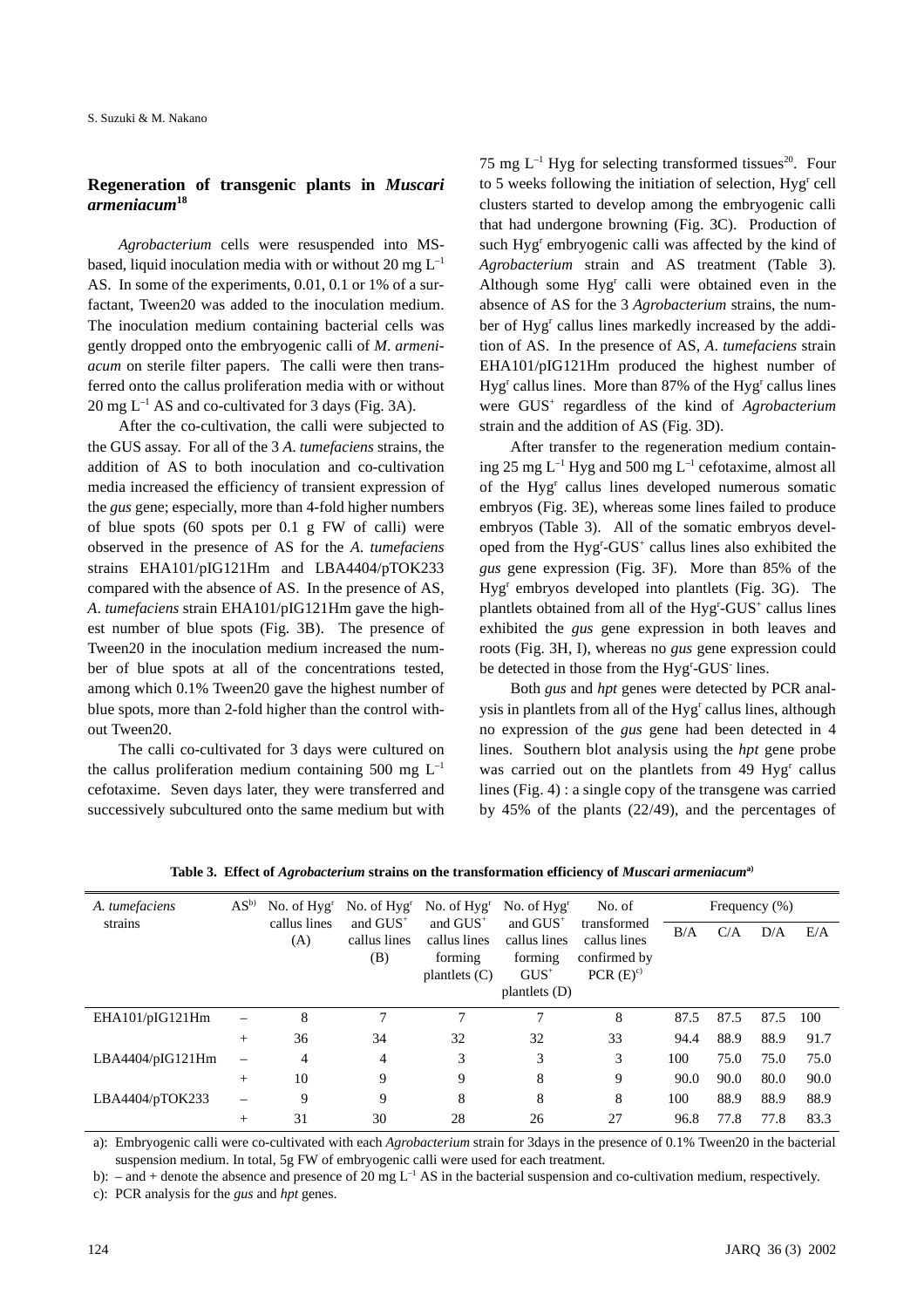lines containing 2, 3, 4 and 5 copies were 41% (20/49), 6% (3/49), 8% (2/49) and 8% (2/49), respectively (data were pooled for all of the *Agrobacterium* strains) (Table 2). Two plantlets containing 5 copies of the transgene were derived from co-cultivation with each of the *Agrobacterium* strains EHA101/pIG121Hm and LBA4404/ pTOK233 (Table 2).

The plantlets regenerated from all of the Hyg<sup>r</sup> callus lines were successfully transplanted to the greenhouse (Fig. 3J). No apparent phenotypic alterations were observed at least at early stages of growth.

## **Conclusion and prospects**

We have succeeded in the production of transgenic plants via *Agrobacterium*-mediated transformation of embryogenic calli in *A*. *praecox* ssp. *orientalis* and *M*. *armeniacum*: in the former species, the highest transformation efficiency was obtained when the calli were cocultivated with the *A*. *tumefaciens* strain LBA4404/ pTOK233 for 7 days in the presence of 20 mg  $L^{-1}$  AS, whereas in the latter species, the highest efficiency was obtained when the calli were inoculated with the *A*. *tumefaciens* strain EHA101/pIG121Hm in the presence of both 20 mg  $L^{-1}$  AS and 0.1% of a surfactant Tween20 followed by co-cultivation for 3 days in the presence of 20 mg  $L^{-1}$  AS. Although neither transformed tissues nor plants could be obtained for *L. formosanum*, we showed the possibility of *Agrobacterium*-mediated transformation of this species through the detection of transient expression of the *gus* gene in co-cultivated calli.

Efficient production of transgenic plants via *Agro-*

*bacterium*-mediated transformation in the Liliaceous ornamentals was affected by several factors such as target material for *Agrobacterium* inoculation, kind of *Agrobacterium* strain, duration of the co-cultivation period, and surfactant (Tween20) and AS treatment during cocultivation<sup>18,22,23</sup>, among which the target material and AS treatment appeared to be critical. For both *A*. *praecox* ssp. *orientalis* and *M*. *armeniacum*, transgenic plants were produced via transformation of embryogenic calli, whereas our preliminary experiments indicated that neither transformed tissues nor plants could be obtained from any organized tissues. Embryogenic calli have generally been found to have high proliferation and regeneration abilities<sup>25</sup> and have been successfully utilized as a target material for *Agrobacterium*-mediated production of transgenic plants in both monocotyledonous<sup>3</sup> and dicotyledonous plant species<sup>13</sup>. For *L. formosanum*, no transgenic plants could be obtained following co-cultivation of organogenic calli with *Agrobacterium*, which may partly be due to the apparently slower growth of these calli than that of the embryogenic calli from the other 2 species. Low cell division activities in the target calli may result in an inefficient integration of T-DNAs as suggested by Gheysen et al.<sup>6</sup> and Potrykus<sup>14</sup>. In this case, further experiments should be conducted for the production of transgenic *L*. *formosanum* plants to prepare other target materials with higher proliferation abilities as well as to examine the culture conditions for increasing the proliferation activity of the materials.

For *A*. *praecox* ssp. *orientalis*, neither transient expression of the *gus* gene nor stable transformants could be obtained without AS treatment, indicating that AS



#### **Fig. 4. Southern blot analysis of transgenic plantlets of** *Muscari armeniacum*

*Hin*dIII-digested DNA samples were hybridized with *hpt* probe. Lane M: λ/*Hin*dIII DNA as molecular markers. Lane 1: non-transformed, control plantlet. Lanes 2–7: transgenic plantlets obtained with *Agrobacterium tumefaciens* strain EHA101/pIG121Hm. Lanes 8–9: transgenic plantlets obtained with *A. tumefaciens* strain LBA4404/pIG121Hm. Lanes 10–14: transgenic plantlets obtained with *A. tumefaciens* strain LBA4404/pTOK233. Numeral indicates kbp.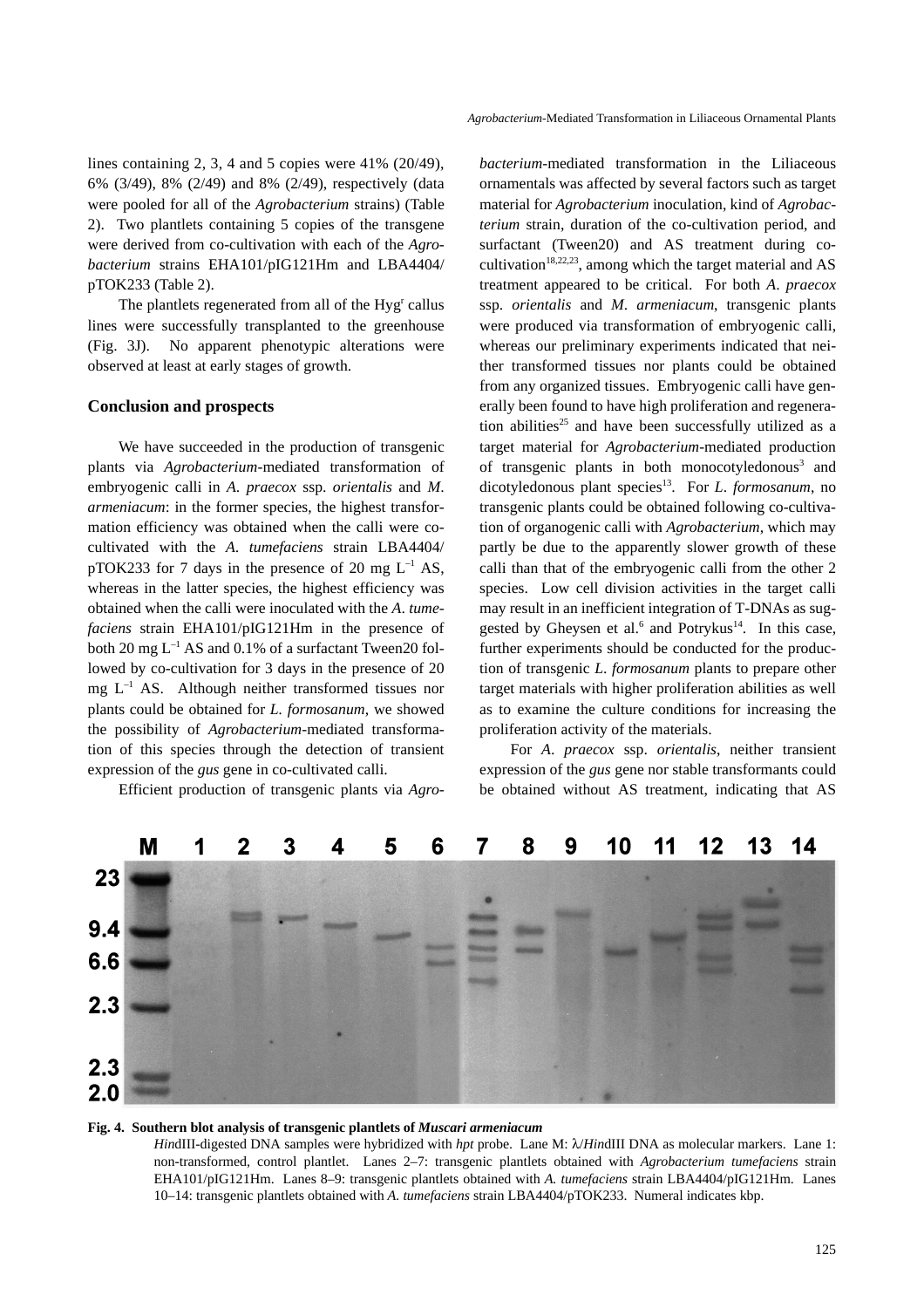treatment is essential for *Agrobacterium*-mediated transformation. On the other hand, for *M*. *armeniacum*, the AS treatment drastically increased the transformation efficiency, although both transient expression of the *gus* gene and transgenic plants could be obtained in the absence of AS. AS is a phenolic compound activating the *vir* genes of *Agrobacterium*, and production of AS has been demonstrated to be low or lacking in monocotyledonous plant tissues $24$ . Therefore, AS treatment has so far been found to be effective for *Agrobacterium*-mediated transformation of several monocotyledonous species<sup>7</sup>. The effectiveness of the AS treatment was also confirmed for 2 Liliaceous ornamental plants.

Compared to direct DNA transfer techniques, *Agrobacterium*-mediated transformation generally offers potentially a low copy number of the transgene<sup>2,7</sup>. A large part of the transgenic plants obtained for *A*. *praecox* ssp. *orientalis* and *M*. *armeniacum* also had 1 or 2 copies of the transgene. It had generally been recognized that multiple copies of the transgene with tandem or inverted repeats can easily induce DNA methylation and can trigger homology-dependent gene silencing $11,17$ . Therefore the predominantly low copy numbers obtained in the present study may be advantageous for stable expression of the transgene. Since several callus lines, which were resistant to hygromycin but did not express the *gus* gene (Hygr -GUS– ), were obtained for both species, further experiments should be carried out to clarify the correlation between the transgene copy number and the activity of transgene expression in the Liliaceous ornamental plants.

We have established efficient systems for *Agrobacterium*-mediated production of transgenic plants for 2 Liliaceous ornamental plants, *A*. *praecox* ssp. *orientalis* and *M*. *armeniacum*. Although, in both species, at least at the early stages of growth, all the transgenic plants exhibited the same phenotype as the non-transformed, control plants, their detailed characterization as well as the stability of the introduced genes in their progeny and vegetatively-propagated materials is needed for the practical application of this system for genetic improvement. Hereafter, several valuable genes for herbicide tolerance, resistance to diseases, insects or viruses, or alteration of flower color or plant form should be introduced by using the established systems into *A*. *praecox* ssp. *orientalis* and *M*. *armeniacum* for their genetic improvement. In addition, these systems should be utilized as a tool for plant molecular biology such as the identification and function analysis of genes via T-DNA insertional mutagenesis as well as enhancer, promoter and gene trapping.

#### **References**

- 1. Burchi, G. et al. (1996) Transformation methods applicable to ornamental plants. *Plant Tissue Cult. Biotechnol*., **2**, 94–104.
- 2. Cheng, M. et al. (1997) Genetic transformation of wheat mediated by *Agrobacterium tumefaciens*. *Plant Physiol*., **115**, 971–980.
- 3. Delbreil, B., Guerche, P. & Jullien, M. (1993) *Agrobacterium*-mediated transformation of *Asparagus officinalis* L. long-term embryogenic callus and regeneration of transgenic plants. *Plant Cell Rep*., **12**, 129–132.
- Dunwell, J. M. (2000) Transgenic approach to crop improvement. *J. Exp. Bot*., **51**, 487–496.
- 5. Eady, C. C., Weld, R. J. & Lister, C. E. (2000) *Agrobacterium tumefaciens*-mediated transformation and transgenic-plant regeneration of onion (*Allium cepa* L.). *Plant Cell Rep*., **19**, 376–381.
- 6. Gheysen, G., Van Montagu, M. & Zambryski, P. (1987) Integration of *Agrobacterium tumefaciens* T-DNA involves rearrangements of target DNA sequences. *Proc. Natl. Acad. Sci. USA*, **84**, 6169–6173.
- 7. Hiei, Y. et al. (2000) Development of *Agrobacterium*mediated transformation method for monocotyledonous plants. *Breed*. *Res*, **2**, 205–213.
- 8. Kisaka, H. & Kameya, T. (1998) Fertile transgenic asparagus plants produced by *Agrobacterium*-mediated transformation. *Plant Biotechnol*., **15**, 177–181.
- 9. Koncz, C. et al. (1989) High-frequency T-DNA-mediated gene tagging in plants. *Proc. Natl. Acad. Sci. USA*, **86**, 8467–8471.
- 10. Kondo, T., Hasegawa, H. & Suzuki, M. (2000) Transformation and regeneration of garlic (*Allium sativum* L.) by *Agrobacterium*-mediated gene transfer. *Plant Cell Rep*., **19**, 989–993.
- 11. Matzke, M. A. & Matzke, A. J. M. (1995) How and why do plants inactivate homologous (trans) genes ? *Plant Physiol*., **107**, 679–685.
- 12. Murashige, T. & Skoog, F. (1962) A revised medium for rapid growth and bio assays with tobacco tissue cultures. *Physiol. Plant.*, **15**, 473–497.
- 13. Nakano, M., Hoshino, Y. & Mii, M. (1994) Regeneration of transgenic plants of grapevine (*Vitis vinifera* L.) via *Agrobacterium rhizogenes*-mediated transformation of embryogenic calli. *J. Exp. Bot*., **45**, 649–656.
- 14. Potrykus, I. (1990) Gene transfer to cereals: an assessment. *Bio/technol*., **8**, 535–542.
- 15. Robinson, K. E. P. & Firoozabady, E. (1993) Transformation of floriculture crops. *Sci. Hort*., **55**, 83–99.
- 16. Sakakibara, T., Nakano, M. & Niimi, Y. (1996) Somatic embryogenesis from long-term cell suspension cultures of *Lilium formosanum* Wallace. *J. Jpn*. *Soc. Hort. Sci.*, **65** (Suppl. 2), 622–623 [In Japanese].
- 17. Spiker. S. & Thompson, W. F. (1996) Nuclear matrix attachment regions and transgene expression in plants. *Plant Physiol*., **110**, 15–21.
- 18. Suzuki, S. & Nakano, M. (2002) *Agrobacterium*-mediated production of transgenic plant of *Muscari armeniacum* Leichtl. ex Bak. *Plant Cell Rep.*, **20**, 835–841.
- 19. Suzuki, S. & Nakano, M. (2001) Organogenesis and somatic embryogenesis from callus cultures in *Muscari*